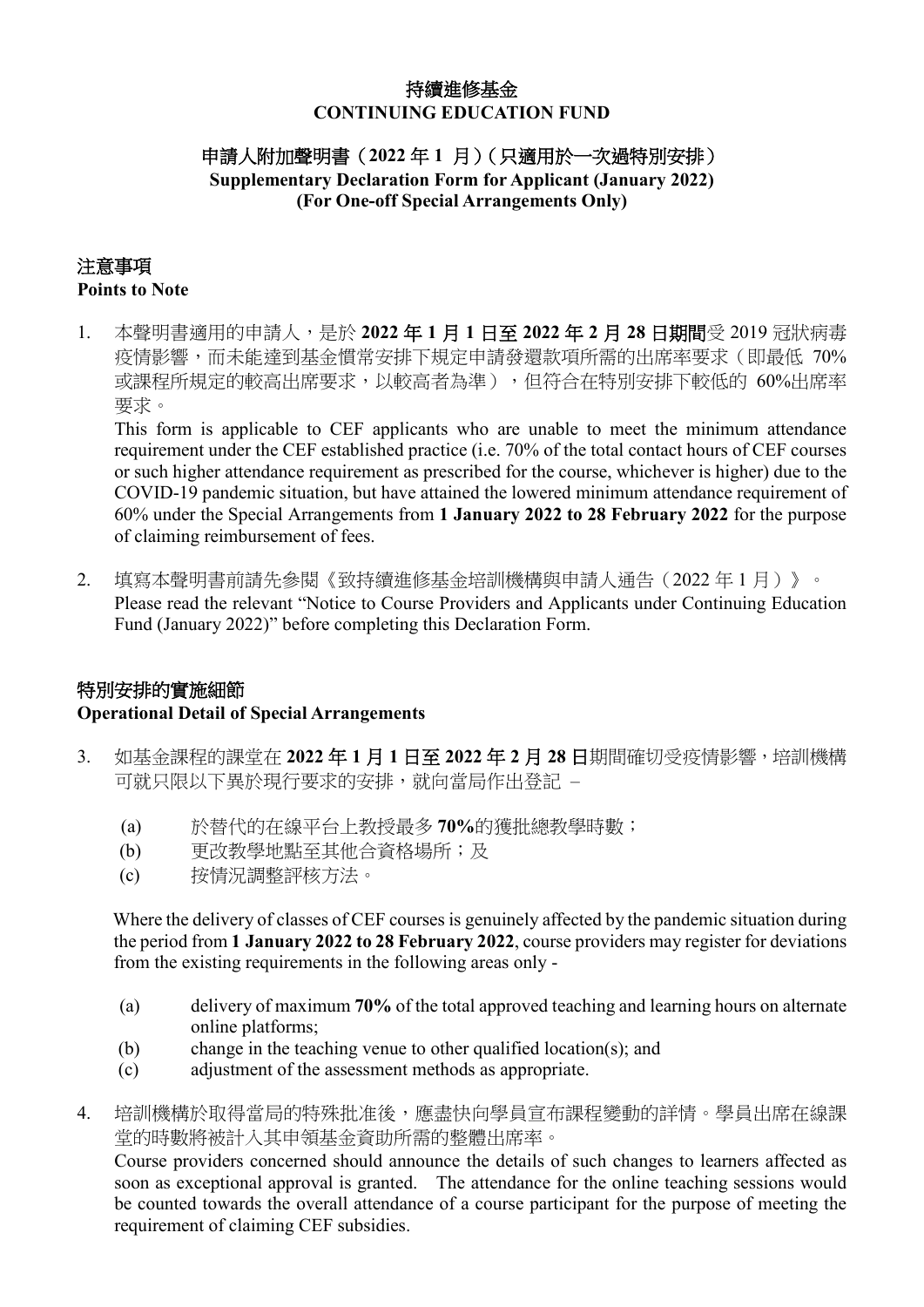- 5. 基金申請人如確切於 **2022** 年 **1** 月 **1** 日至 **2022** 年 **2** 月 **28** 日期間受疫情影響而未能出席任何 課堂,在符合以下的兩個情況下,該基金申請人可獲特殊批准以較低的課程出席率要求(即 不少於總教學時數(包括面授及在線教學課堂的總和)的 60%)申領基金資助 –
	- (a) 提交由相關培訓機構簽發的「特別修畢證明信」,註明(i)申請人就讀該基金課程的出席率 (申請人的出席率須達 **60%**或以上但不高於原先規定的最低出席率),及(ii)於課程評核 中取得整體分數的 50%或基金課程所規定的較高評核要求的百分比率(包括任何按獲批 比重的考試和作業要求)(以較高者為準)(即通過評核);及
	- (b) 提交由學員簽署的「持續進修基金申請人附加聲明書(**2022** 年 **1** 月)」,註明缺課的日期 及原因(例如:學員因 2019 冠狀病毒疫情影響而缺席)。

A CEF applicant whose attendance was genuinely affected by the pandemic situation during the period from **1 January 2022 to 28 February 2022** maybe granted an exceptional approval of a lower attendance requirement (i.e. not less than 60% of the total contact hours (face-to-face and online teaching-and-learning classes inclusive)) of the CEF course for the purpose of claiming reimbursement from CEF, subject to the following two conditions –

- (a) submission of an **Exceptional Certification Letter** issued by the respective course provider of CEF courses specifying (i) the attendance rate attained by the course participant; and (ii) the course participant has attained at least 50% or such higher overall passing mark or grade equivalent as prescribed for the course (whichever is higher) (i.e. assessment passed); and
- (b) submission of this **Supplementary Declaration Form (January 2022)** signed by the course participant setting out the dates of absence with reasons (e.g. the course participant was absent due to the COVID-19 pandemic situation).
- 6. 申請人提交上述(a)及(b)的兩份文件時,須同時提交「持續進修基金申請表」(**SFO 313(2020)**), 以申領基金資助。「持續進修基金申請指引」(SFO 312 C (2020))內列明所需提交的其他文件 及證明維持不變。

The documents stated in (a) and (b) above should be submitted **together with the CEF Application**  Form (SFO 313 (2020)) for claiming reimbursement from CEF. The requirement for submission of other necessary supporting and documentary proofs as stipulated in the Guidance Notes for Application (SFO 312  $\overline{C}$  (2020)) will remain the same.

7. 根據基金慣常安排,如培訓機構無法按獲批准的課程規格或原定日程提供有關課堂,必須 盡可能為學員安排補課或延至下一學期上課,或根據既有機制退款給學員。考慮到近期的 特殊情況,我們强烈建議培訓機構為因疫情而無法出席基金課堂的學員提供上述選項。

If a course provider cannot deliver a certain course according to the course specifications or as scheduled, it must, as far as possible, offer to arrange make-up classes or deferment for learners, or refund to learners in accordance with the stipulated refund policy. In view of the special circumstances, course providers are encouraged to follow the established practice to offer options to course participants who could not attend classes held due to the pandemic situation.

8. 勞工及福利局(勞福局)及持續進修基金辦事處(基金辦事處)保留權利向基金申請人索取 其他證明文件及資料,以查證申請人的發還款項申請的真實性和準確性,或拒絕有關申請。 基金申請人有責任保存所有相關證明資料或文件,以供當局在有需要時查核。 The Labour and Welfare Bureau (LWB) and the Office of CEF (OCEF) reserve the right to seek further supporting information and proofs from the applicants to verify the authenticity and accuracy of the applicants' claims for reimbursement or reject any applications concerned. CEF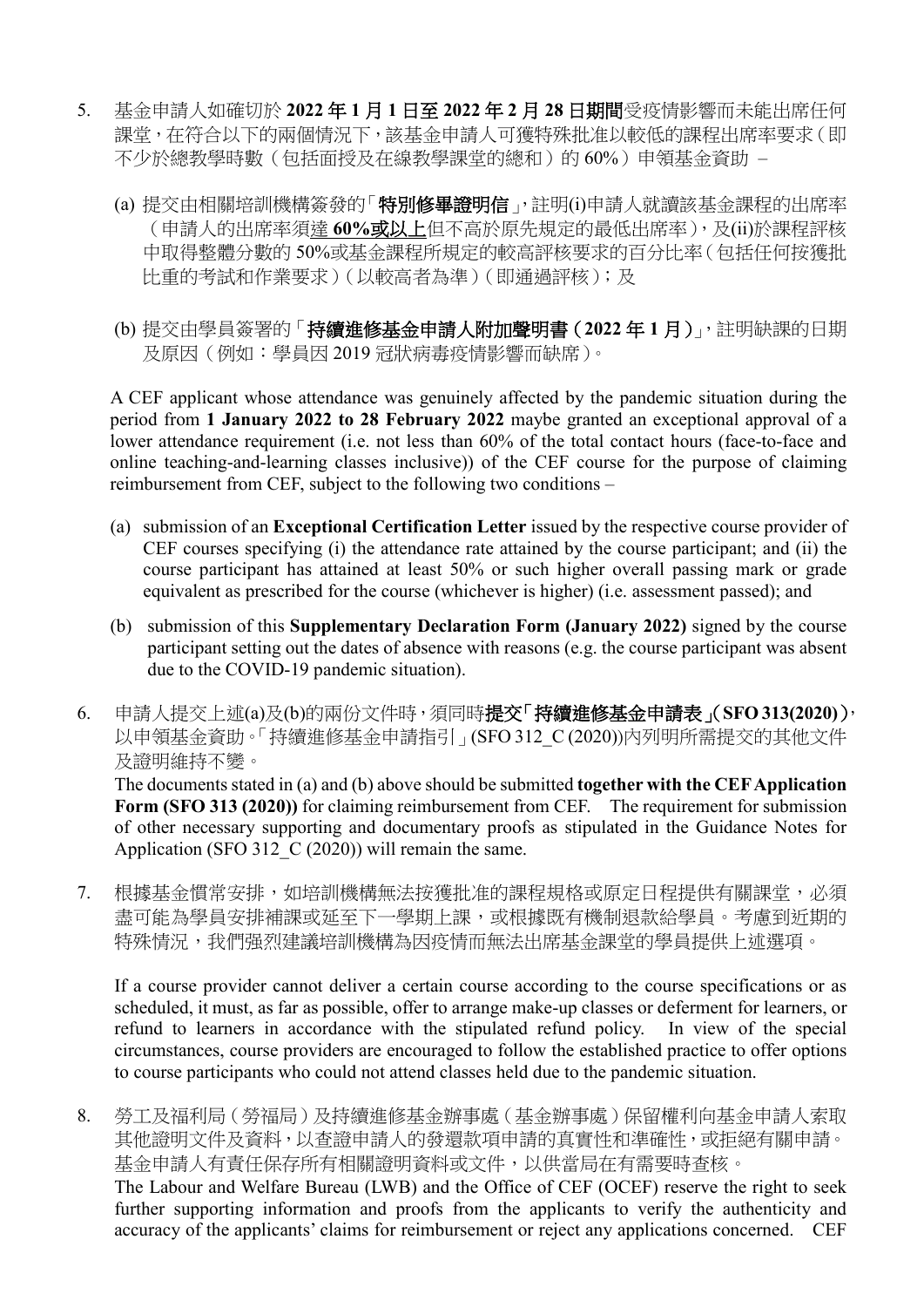applicants concerned are responsible to keep all relevant supporting or documentary proofs for the authority's checking if and when necessary.

9. 基金申請人須確保向勞福局及基金辦事處提供的資料詳細準確。當局保留權利就基金申請 人提供的任何失實陳述或漏報資料,而向有關基金申請人採取法律和 / 或行政方面的行動。 CEF applicant must ensure the accuracy of any information provided to the LWB and the OCEF. The authority reserves the right to take legal and / or administrative action against any errors in, omissions from, or misstatements or misrepresentations concerning any such information provided by CEF applicants.